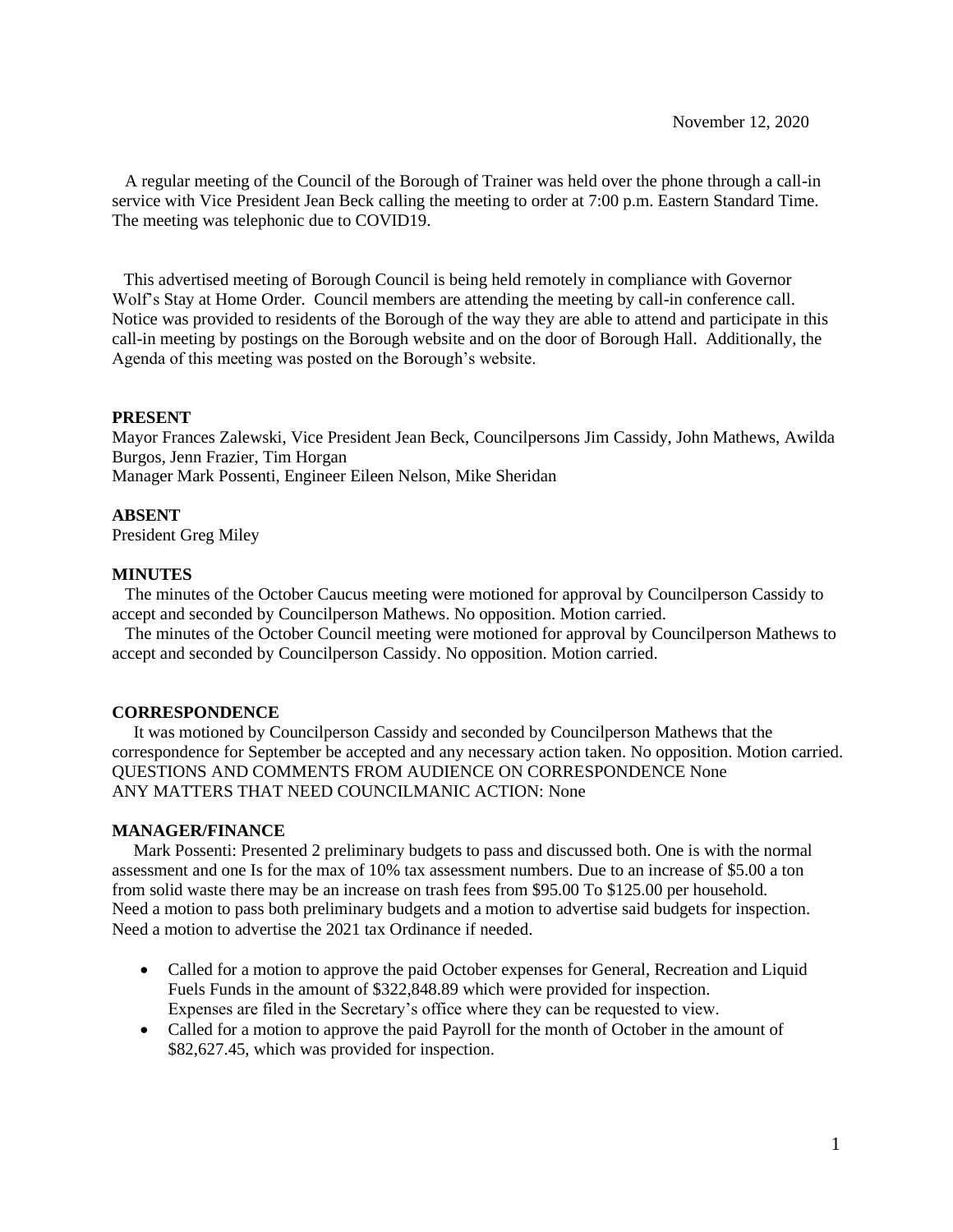# **COMMITTEE REPORTS**

# **MAYOR /POLICE**

Mayor Zalewski:

• No report

# **COMMUNITY REDEVELOPMENT/GRANTS**

Councilman Jim Cassidy:

• See attached.

# **HIGHWAY/BUILDINGS**

Councilman Mathews:

- Waiting on a response from Peco to move the gas line so the work on the Ridge Rd. retaining wall can continue.
- Reported on the blockage under the railroad of the Stony Creek that is causing the flooding of  $7<sup>th</sup>$ St., needs to be inspected and cleaned out to prevent further floods.

### **BOARD OF HEALTH**

Councilman Tim Horgan: No report

### **PUBLIC SAFETY/FIRE**

Councilwoman Beck:

- Read October Code enforcement report (attached)
- October Fire was report not received.

## **PARKS/ENVIRONMENT**

Councilman Miley: Absent

## **COMMUNITY OUTREACH**

Councilwoman Burgos: Gave praise for the good job being done with the food pantry.

- We are getting donations coming in for holiday food.
- LiHeap applications will be dropped off at the Borough.
- Jenn has hams coming to the pantry.

### **RECREATION/NEWSLETTERS**

Councilwoman Jenn Frazier: Recapped the events held for the year during a pandemic.

• Upcoming events are the Santa Secret workshop and delivery of Christmas gifts for the children.

# **CODE ENFORCEMENT OFFICER**

Charley Remaley: No report

## **TAX COLLECTOR**

Mark Possenti: No report. Will report on the last 2 months at the December meeting.

### **ENGINEER**

Eileen Nelson: Report attached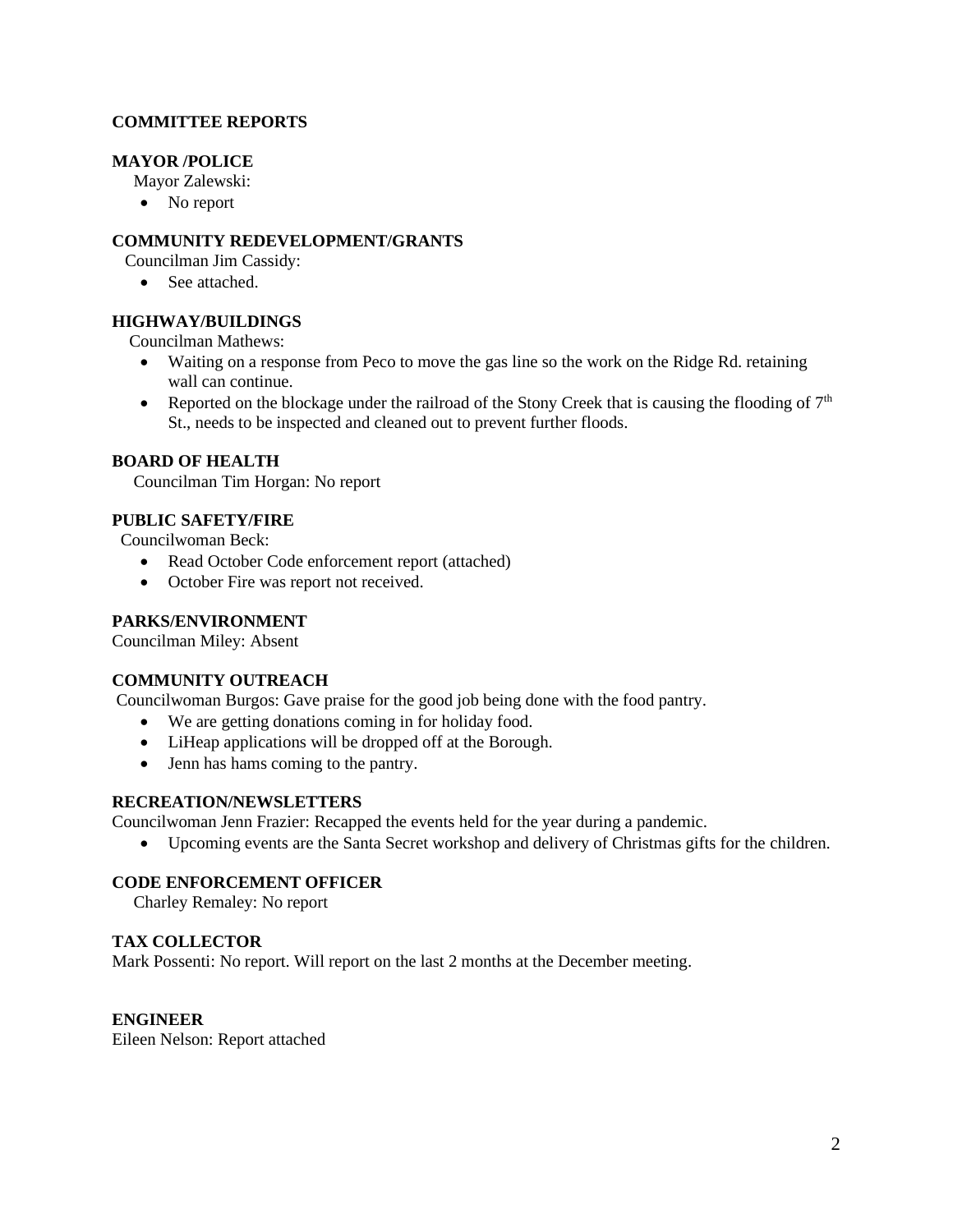## **SOLICITOR**

Mike Sheridan stated:

- Need a motion to approve the medical reimbursement to a police officer in the amount of \$70.00
- Secretary opened the trash bids. Two bids were received from Mascaro and B&L Disposal.
- Bids: Mascaro total f or 3-year contract- \$464,868.00

B&L total f or 3-year contract- \$273,994.00

• Motion is needed to award to B&L Disposal as the lowest bidder.

# **ORDINANCES**

• None

# **RESOLUTIONS**

• None

# **OTHER ACTION ITEMS**

- Motion made by Councilperson Cassidy to approve the paid October bills for General, Recreation and Liquid Fuels Funds in the amount of \$322,848.89 and seconded by Councilperson Burgos. No opposition. Motion carried.
- Motion made by Councilperson Burgos to approve the paid Payroll for the month of October in the amount of \$82,627.45 and seconded by Councilperson Cassidy. No opposition. Motion carried.
- A motion was made by Councilperson Burgos to approve the 2021 preliminary budget at the current tax assessment and seconded by Councilperson Frazier. No opposition. Motion carried.
- A motion was made by Councilperson Mathews to approve the 2021 preliminary budget to include a 10% increase of the current tax assessment and seconded by Councilperson Burgos. Councilman Cassidy opposed. Motion carried.
- A motion was made by Councilperson Horgan to advertise the 2021 preliminary budget to be open to inspection for 10 days and seconded by Councilperson Frazier. No opposition. Motion carried.
- A motion was made by Councilperson Burgos to authorize to advertise the 2021 tax Ordinance if needed and seconded by Councilperson Horgan. No opposition. Motion carried.
- Motion made by Councilperson Cassidy to award to B&L Disposal as the lowest bidder the trash contract for three years in the amount of \$273,994.00 and seconded by Councilperson Burgos. No opposition. Motion carried.
- Motion was made by Councilperson Burgos to approve the medical reimbursement to a police officer in the amount of \$70.00 and seconded by Councilperson Mathews. No opposition. Motion carried.

# • **OLD COUNCILMANIC BUSINESS**

None

# **NEW COUNCILMANIC BUSINESS**

Councilperson Mathews discussed the underground electrical work to be done at HJ Park and asked for it to be budgeted next year estimated at \$8,900.00.

 Mike Sheridan stated that with the increase in Covid he does not expect to meet in person until the Spring and suggested alternate ways to meet such as Zoom.

# **QUESTIONS AND COMMENTS FROM AUDIENCE**

Kirk Dodson, Anderson St. – Asked about the budget possible 10% increase in regards to the assessment. Asked if the Borough could add a phone extension for the BOH.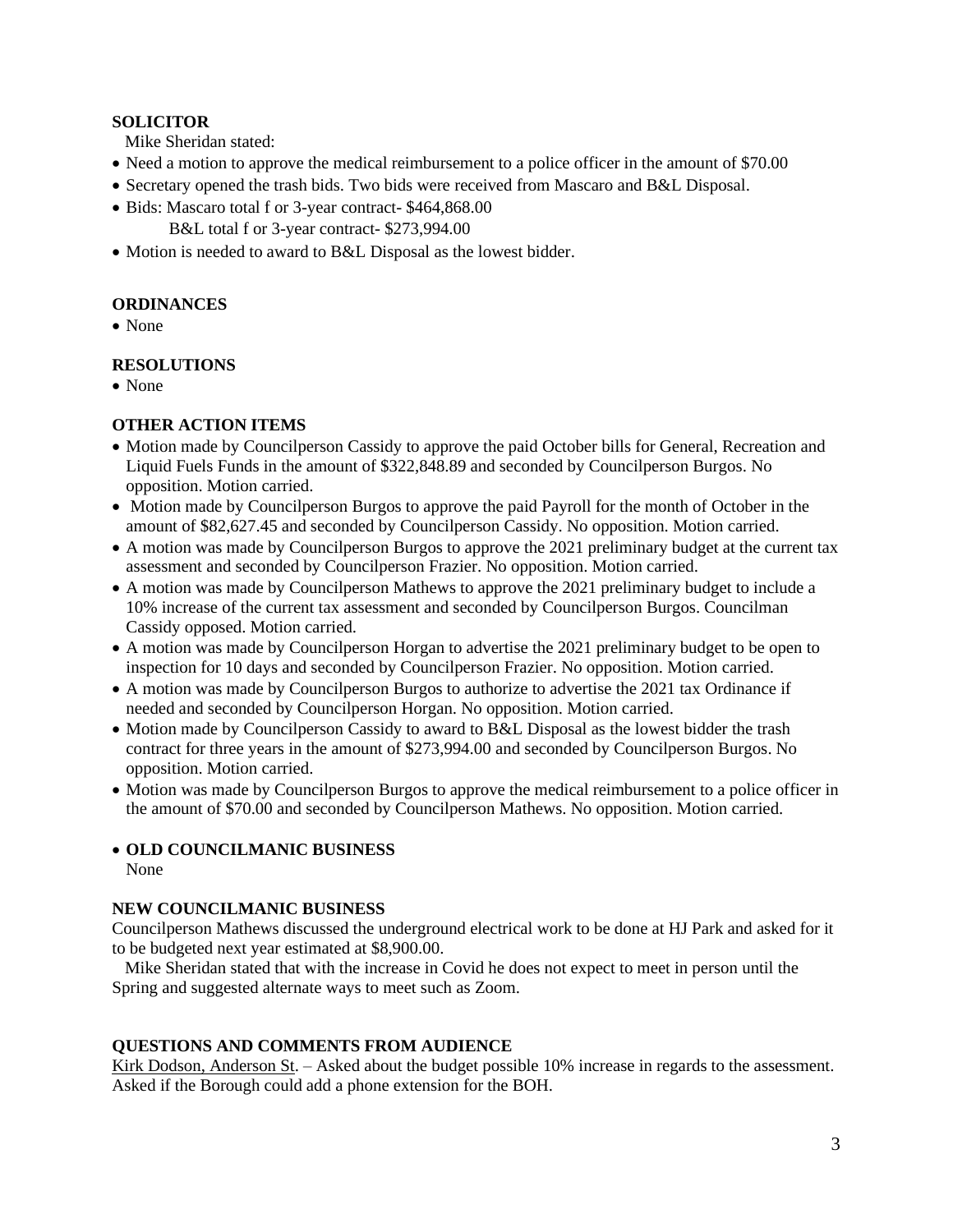# **ADJOURNMENT**

Vice President Beck called for a motion to adjourn at 8:07 pm; Councilperson Cassidy made the motion to adjourn. Councilperson Burgos seconded the motion. No opposition. Motion carried.

Respectfully submitted,

Victoria Orlando Borough Secretary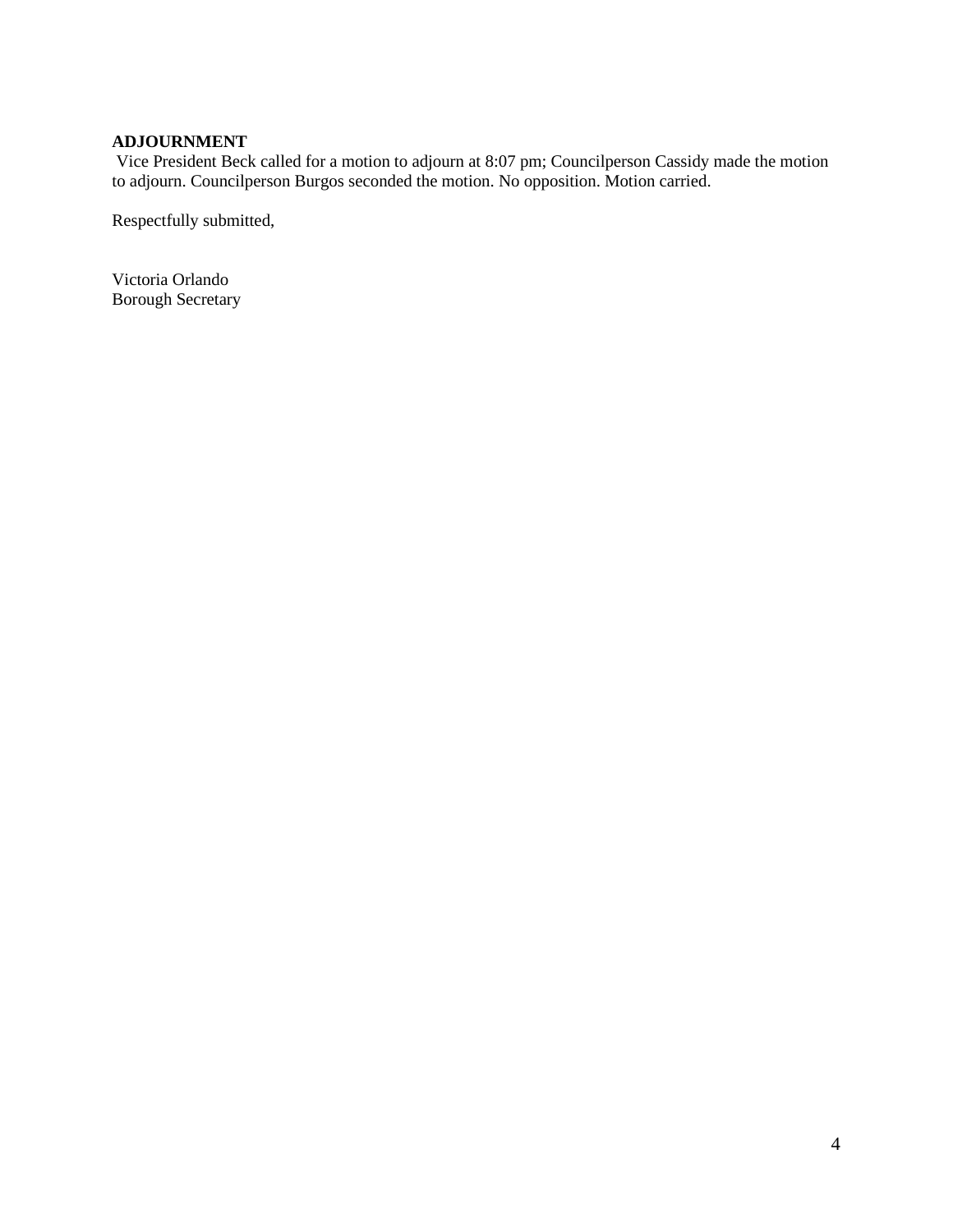### November 4, 2020 **revised November 11, 2020** File No. 202740084 **TRAINER BOROUGH - ENGINEER'S REPORT**

### ▪ **Buckley Cable – 9th Street and Price Street Improvements**

We have been periodically reviewing the site to observe the construction in progress.

### ▪ **Monroe Energy**

Monroe advised PennDOT has issued a conditional permit for the new driveway. Once they meet the conditions, they will provide an updated schedule for the work.

## ▪ **Post Road**

We are still awaiting PennDOT's schedule for patching the roadway areas. We will inform Council upon their input.

## **Erosion Ridge Road**

The new block retaining wall construction is approximately 50% complete. MOR encountered an existing unmarked PECO gas main in conflict with the new wall including the portion already completed. This caused MOR to temporarily halt construction. We have been coordinating with PECO and MOR to resolve this issue. PECO advised per a site meeting on November 3rd that they will relocate the main into the W. 9th Street roadway area. We are awaiting information from PECO.

Per a site review with MOR, it was agreed approximately 90 feet length of wall will need to be constructed higher than 4 feet (per the approved agreement) for the proper slope of embankment behind the wall. MOR advised they will send a proposal for the additional work to John Mathews.

## ▪ **Adelphia Cable Pipeline**

On November 4th we attended a site meeting with the project representatives. Project is expected to start in Spring of 2021 and take approximately 4 months to complete. Much of the installation will be by directional drilling method, so there will be limited surface disturbance. Work is expected to be undertaken within the Ridge Road Right of Way until the turn at the Methodist Church where the line will go through the Borough property (once temporary and permanent easements are required) and then cross over to the Monroe Energy parking lot and turn again at the Price Street and 2nd Street and remain in that Right of Way into Chester.

### ▪ **3524 Dawes Court – Creek Erosion**

Per Council's request, on October 19th we met with the homeowner Marguerite Alston and reviewed her complaint regarding erosion of the embankment along Stoney Creek adjacent to the side and front yards of the property. The report was completed, however, the photographs made the electronic file too large to send as a complete document. We are reducing the number of photos to reduce the file size.

## ▪ **FY 2021 CDBG**

**Applications are due January 6, 2021. We encourage the Borough to develop a potential projects list. Reminder - formal advertisement is needed regarding the required public meeting to discuss the projects.** 

## ▪ **MS4 Program**

**Attached is an article titled 'What Can You Do to Protect Local Waterways' that offers tips for proper disposal of household products.**